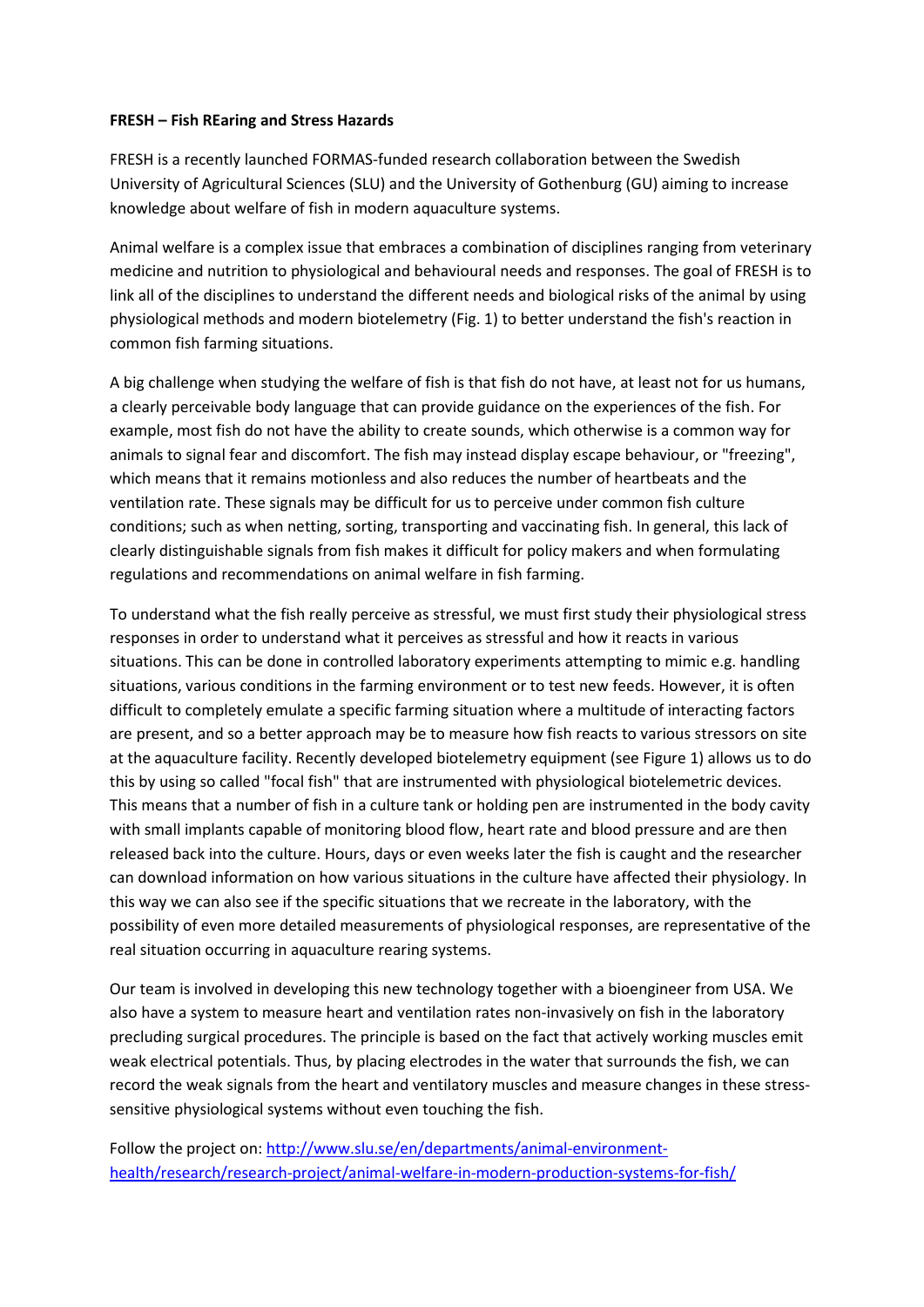The project group consists of: Bo Algers (SLU, co-ordinator), Michael Axelsson (GU), Lotta Berg (SLU), Albin Gräns (GU), Anders Kiessling (SLU), Torbjörn Lundh (SLU), Erik Sandblom (GU), Kristina Sundell (GU) och Henrik Sundh (GU).



Figure 1. Biotelemetry system for fish implanted in the peritoneal cavity of a salmonid fish. The system has two so-called "Doppler blood-flow probes" which are placed around the aorta (I) and the large blood vessel to the gastrointestinal tract (II). (Picture: Albin Gräns)